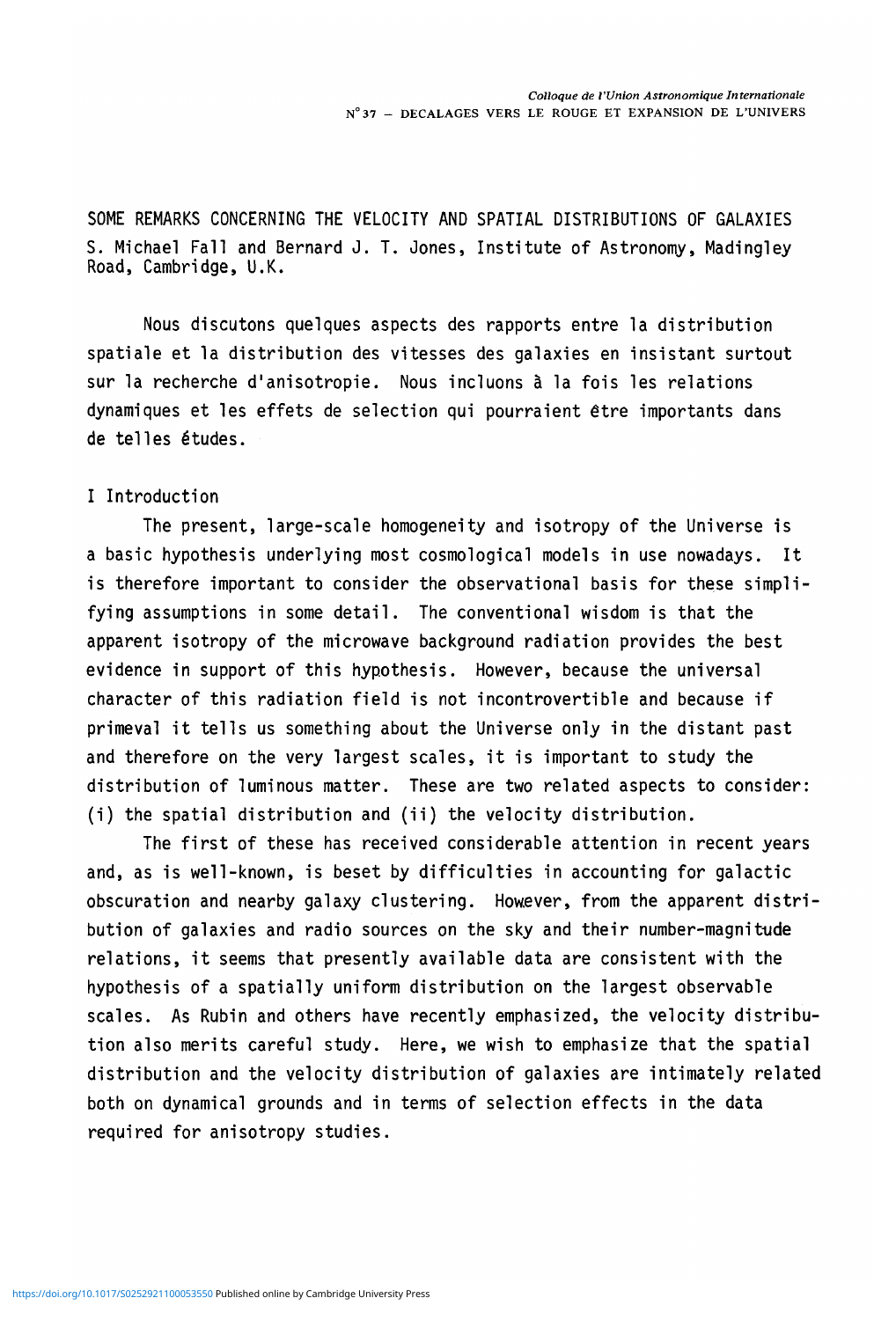II Selection Effects

First, we consider the role inhomogeneities in the spatial distribution may have in producing an apparent anisotropy in their velocity distribution. The idea here is simply that if we condier a sample of galaxies in a certain magnitude interval, or 'window', then high and low velocity aggregates of galaxies will appear in the distribution of sample galaxies on the sky depending upon clustering in that window, even if their recessional velocities are given exactly by an isotropic Hubble law.

In principle one could avoid this problem by using a sample of 'standard candle' galaxies in a very narrow apparent magnitude window because these galaxies would then be guaranteed to lie at the same distance. Any apparent velocity anisotropy in their distribution on the sky would then reflect a real velocity anisotropy. In practice, one requires a magnitude window of order  $1^{\text{m}}$  in order to obtain a large enough sample and the situation is no longer so simple because the sample will include galaxies at different distances. The finite window and finite dispersion in galaxy luminosities introduces a Malmquist bias into the sample; distant galaxies preferentially sample the bright end of the luminosity function and nearer galaxies the faint end, thus artificially steepening the velocity-magnitude relation. This effect alone would not of course produce an anisotropy in the sample if galaxies were distributed in a spatially uniform manner. However, the real distribution of galaxies is very inhomogeneous, at least on scales less than 50 Mpc or so. Thus, in a sample with finite magnitude window, distant and therefore high velocity galaxies will be over-represented in the direction of a distant cluster whereas nearer and therefore lower velocity galaxies will be over-represented in the direction of a nearer cluster.

We have considered such an effect in relation to the sample of galaxies discussed by Rubin, Ford and Rubin (1973; hereafter denoted RFR). Their sample consists of 74 ScI galaxies in the magnitude window  $(13<sup>m</sup>, 9, 14<sup>m</sup>,9)$  for which redshifts were available at that time. RFR commented on the distinctly anisotropic velocity distribution in this sample; the mean recessional velocities in two large regions of the sky, denoted I and II, differed by almost 1500 km  $s^{-1}$ , yet the mean apparent magnitudes in the two regions differed by only  $0.1$  and their mean diameters by only 14 per cent. Since ScI galaxies are thought to be good standard candles this result has often been taken as evidence for anisotropic cosmic expansion.

Figure 1 shows that the RFR sample galaxies are clustered in the sense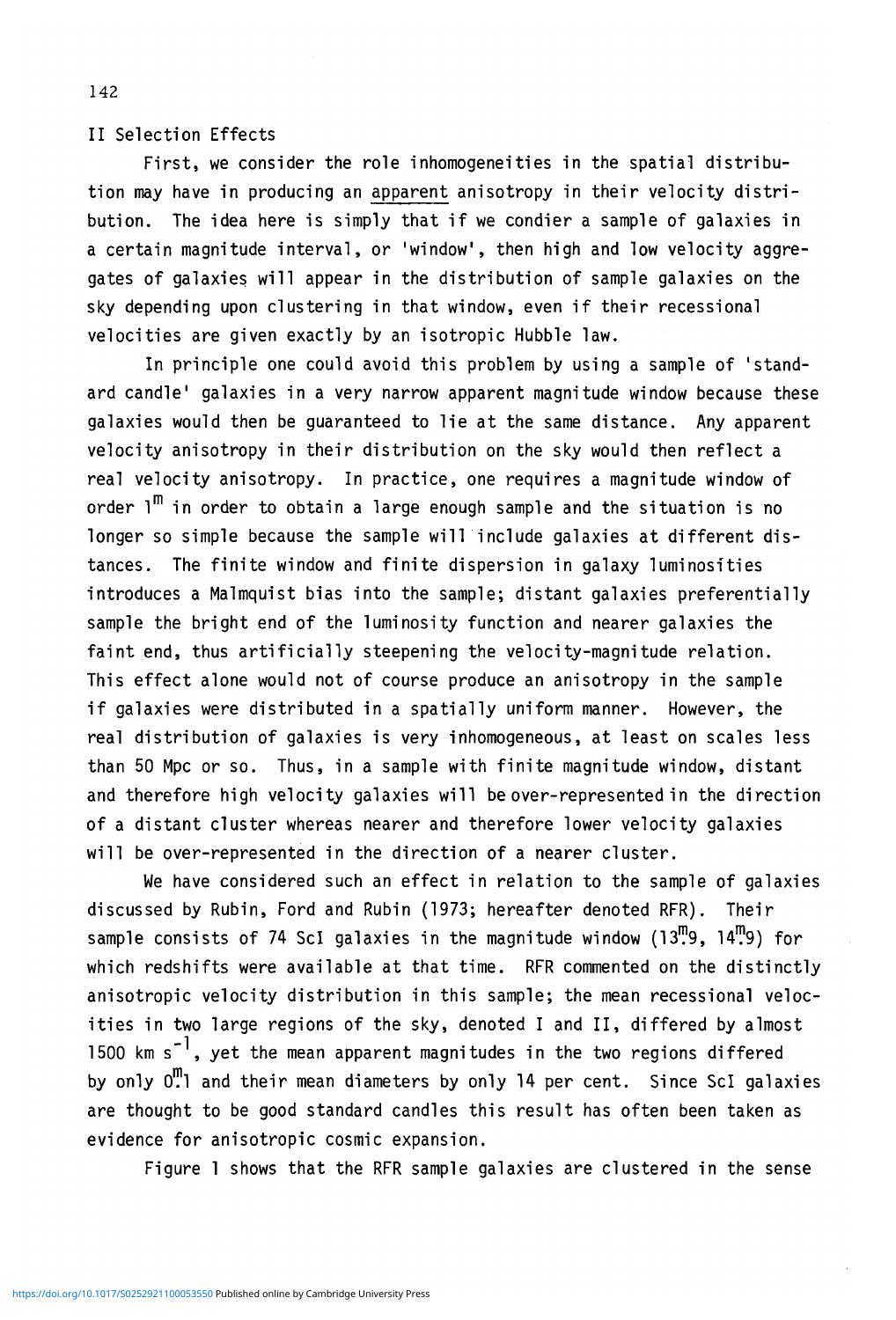

Fig. 1 Clusters ( $\bigcirc$ ) and Rubin-Ford Sc I galaxies ( $\bigcirc$ ) with 20<sup>0</sup> <  $\delta$  < 42<sup>0</sup>.

required to give an apparent anisotropy even if the real velocity field is isotropic so long as the mean distance of galaxies in Region II is greater than the mean distance of galaxies in Region I. (Other declination bands show a similar but less pronounced correlation between clusters and sample galaxies.) To test this we have idealized to a model in which the low velocity band of clusters and sample galaxies in Region I is considered as a single 'cloud' and the high velocity band of clusters and sample galaxies in Region II is considered as another 'cloud', each cloud having the mean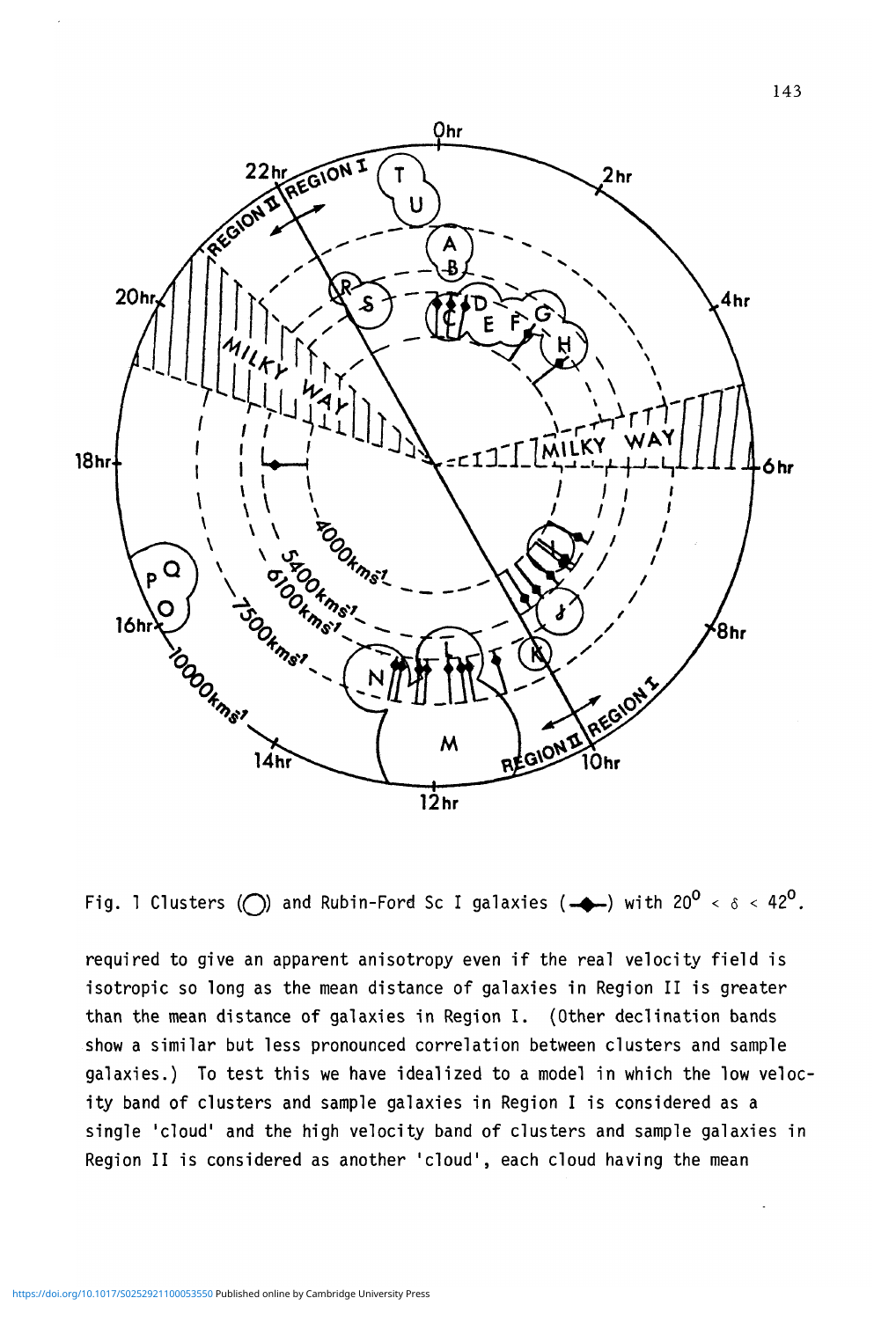

Fig. 2 Graph illustrating the calculation of mean apparent magnitudes for low and high velocity galaxies on the two-cloud model. The dashed diagonal lines are  $\sigma$  = 0.50 mag away from the mean velocity-magnitude line. All velocities are in  $km s^{-1}$ .

velocity of sample galaxies in the two separate regions. Figure 2 shows how the apparent magnitude window and dispersion in the absolute magnitudes of Sc I galaxies may contrive to produce the mean apparent magnitude difference of  $0.1$  found by RFR for their sample galaxies in the two regions. A simple calculation based on this two-cloud model also 'predicts' the required 14 per cent difference in angular diameters for the two regions. Details of the argument are given elsewhere (Fall and Jones 1976; see also Sandage and Tammann 1975).

Although the model discussed above is very schematic in that it attempts to model a complicated distribution by a simple one, it is consistent with all of the data reported by RFR and the hypothesis of isotropic expansion. Thus it would seem to point up the importance of this kind of selection effect in anisotropy studies. Since the original RFR analysis,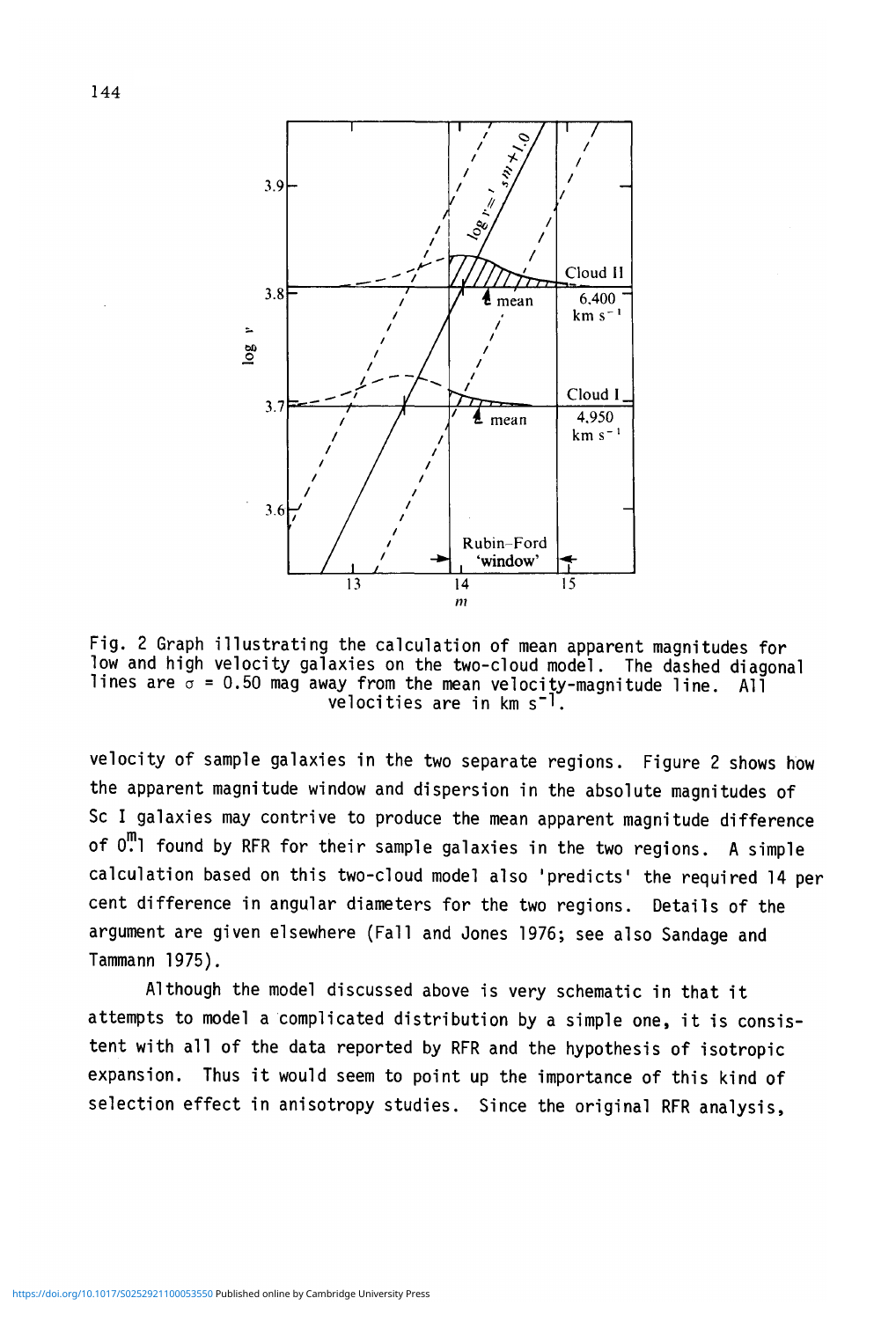Rubin, Ford, Thonnard, Roberts and Graham (1976a,b; hereafter referred to as RFTRG) have obtained redshifts and 21 cm data for the larger sample of 184 Sc I galaxies discussed by Rubin in her review at this symposium. The new data show a velocity anisotropy very similar to that of the earlier RFR data and, when divided into two distinct velocity ranges, has a distance dependence consistent with a peculiar motion of the local group of galaxies of about 500  $km s^{-1}$ .

From the new data RFTRG argue that the observed anisotropy cannot be explained in terms of the kind of selection effect discussed above. This is because the diameters and 21 cm line widths of their sample galaxies do not show a systematic variation across the sky as is required by an explanation based on inhomogeneities. However, it is not yet clear that these tests are sensitive enough to rule out even large contributions to the anisotropy arising from selection effects involving inhomogeneities. (Since RFTRG have neglected variations in distance, they have over estimated the expected variation in diameters when testing for effects due to inhomogeneities.) The spatial distribution of galaxies is inhomogeneous and its effect is bound to enter anisotropy studies at some level, if only because the data are not independent and the errors thus under-estimated.

## Ill Dynamical Effects

Finally, we offer some remarks on the dynamical relation between the spatial distribution and the velocity distribution of matter in the Universe.

One possible cause of velocity anisotropy is a shearing motion on scales much larger than inhomogeneities in the spatial distribution. However, this seems to be ruled out by the RFTRG data and is difficult to reconcile with the primeval interpretation of the microwave background radiation. This is because such shearing motions would not be expected to increase as the Universe expands. The existence of such large-scale shearing motions would force us to the conclusion that the early universe was very anisotropic and it would then be difficult to understand why the Universe is as homogeneous as it appears to be.

Velocity perturbations on scales comparable with spatial inhomogeneities are often referred to as peculiar motions and they require less drastic measures. They may arise in two ways: as the result of (i) large primordial peculiar velocities or (ii) accelerations produced by the lower gravitational potential near inhomogeneities. There does not appear to be enough nongravitational energy available on scales larger than individual galaxies for

145

 $10<sup>10</sup>$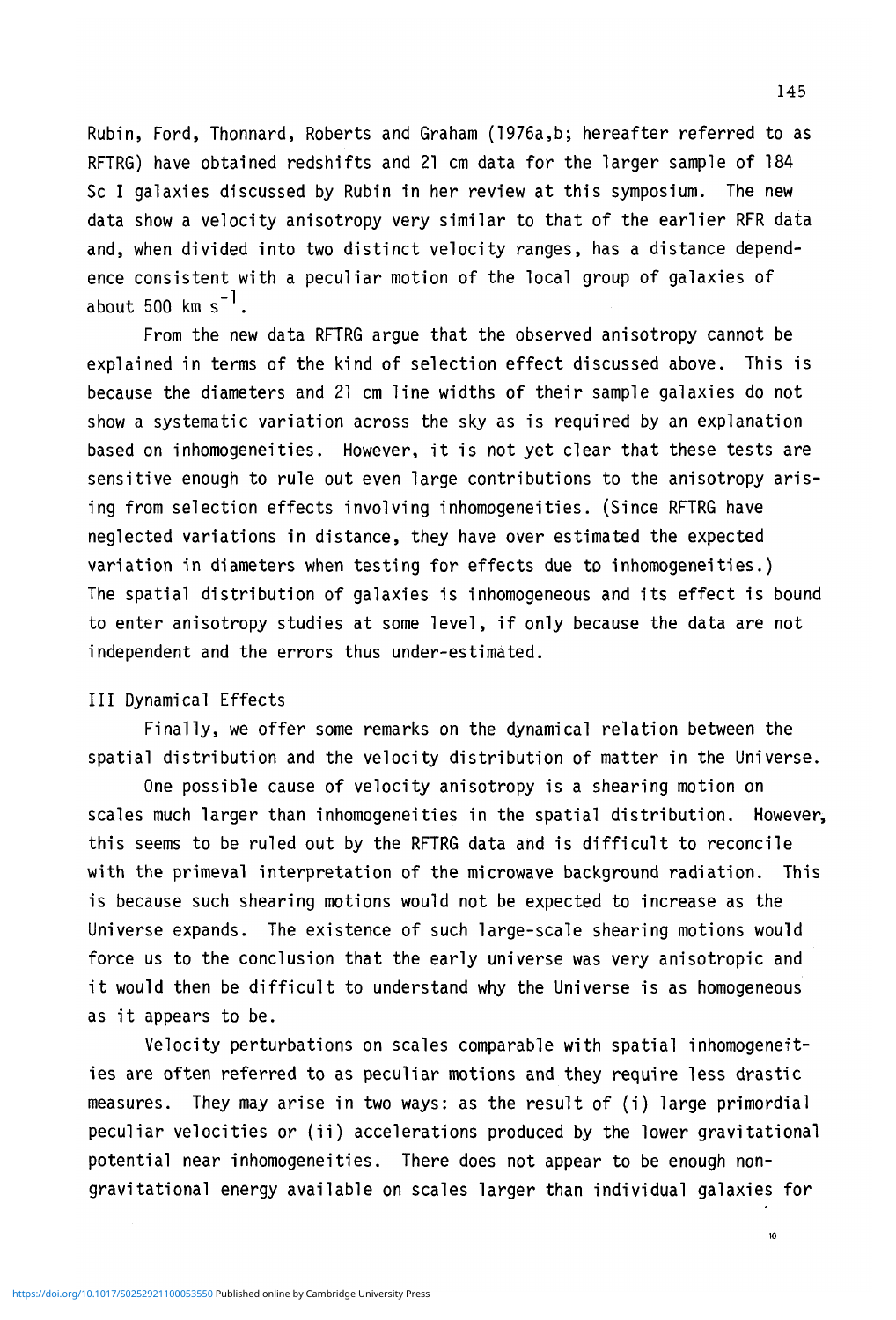its effect to be important, now or in the past. (See Peebles 1974 for a lucid discussion of this point.)

Any primordial velocities unsupported by inhomogeneities must now be less than about 300 km s<sup>-1</sup> in order that they be subluminal at a redshift of 1000 when recombination is supposed to have occurred. However, such large primordial velocities are difficult to understand in view of the rapid damping of motion by Thompson scattering which must have occurred in the primeval fireball plasma. Thus the standard cosmological picture forces us to look to inhomogeneities as the major dynamical cause of peculiar galaxy motions. Part of this motion may result from the orbits of galaxies in bound and relaxed aggregates while part of it may result from expansion which has been slowed or reversed as galaxies fall towards such aggregates.

This line of reasoning suggests that we seek such an explanation for the large peculiar velocity of the local group indicated by the recent RFTRG data. Here we offer several remarks along these lines. If the hypothetical matter responsible for our peculiar motion is less than about 5 h<sup>-1</sup> Mpc away<br>(h is Hubble's constant in units of 100 km s<sup>-1</sup> Mpc<sup>-1</sup>), then there would have been time to complete at least half an orbit and the direction of our motion may not reflect the direction of the perturbing matter. However, this possibility can be ruled out because it would lead to a tidal field which is larger than is allowed by the small velocities within the local group. Thus the perturbing matter must lie roughly in the direction of motion ( $\ell = 163^{\circ}$ , b = -11<sup>o</sup>). Since the anisotropy reported by RFTRG decreases with distance beyond about 30  $h^{-1}$  Mpc or less, the perturbing matter must lie within that distance. Furthermore, since the RFTRG motion has a yery small component in the direction of the Virgo cluster of galaxies, the mass-to-light ratio of the perturbing matter must be much higher than that of the Virgo cluster, independent of its distance. This follows from the simple fact that the ratio of apparent luminosity to gravitational acceleration is distance-independent as has been recently emphasized by Gott and Gunn in a slightly different context.

To summarize: the simplest explanation for the motion reported by RFTRG may be a massive but faint object lying in the direction of motion at some distance greater than about 5 h<sup>-1</sup> Mpc and less than about 30 h<sup>-1</sup> Mpc. In order to test this hypothesis it would be of interest to study the velocity distribution in several other magnitude windows, particularly (13<sup>m</sup>, 14<sup>m</sup>).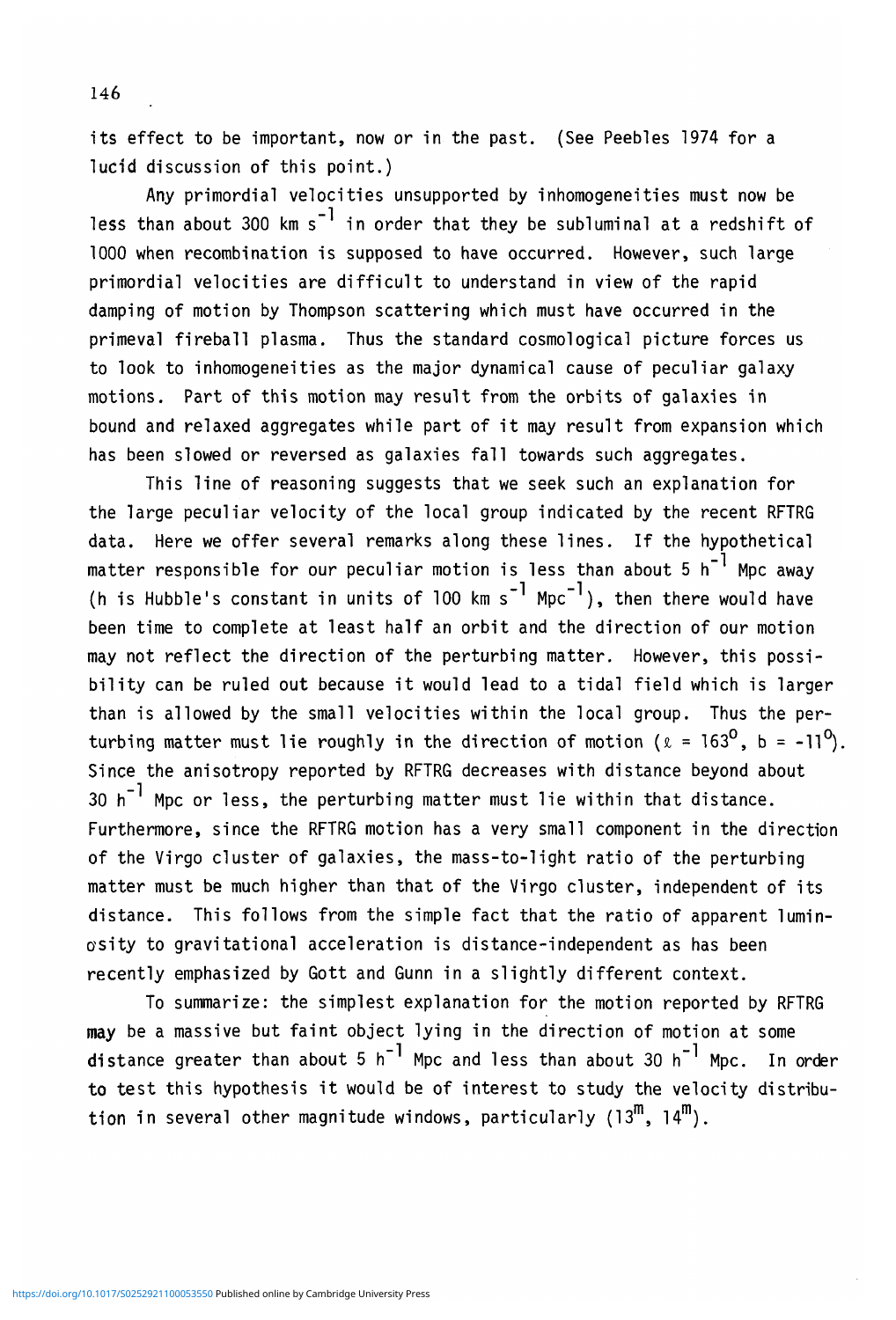References

- Fall, S. M. and Jones, B. J. T. 1976, Nature, 262, 457.
- Peebles, P. J. E. 1974, in The Formation and Dynamics of Galaxies, ed. J. R. Shakeshaft, IAU Symposium No. 58, Reidel, Dordrecht.
- Rubin, V. C., Ford, W. K. Jr. and Rubin, J. S. 1973, Astrophys. J. (Letters), 183, L 111. (RFR)
- Rubin, V. C., Ford, W. K. Jr., Thonnard, N., Roberts, M. S. and Graham, J. A. 1976a, Astron. J., 81 (in the press).
- Rubin, V. C., Ford, W. K. Jr., Thonnard, N. and Roberts, M. S. 1976b, Astron. J., 81 (in the press).

Sandage, A. and Tammann, G. A. 1975, Astrophys. J., 197, 265.